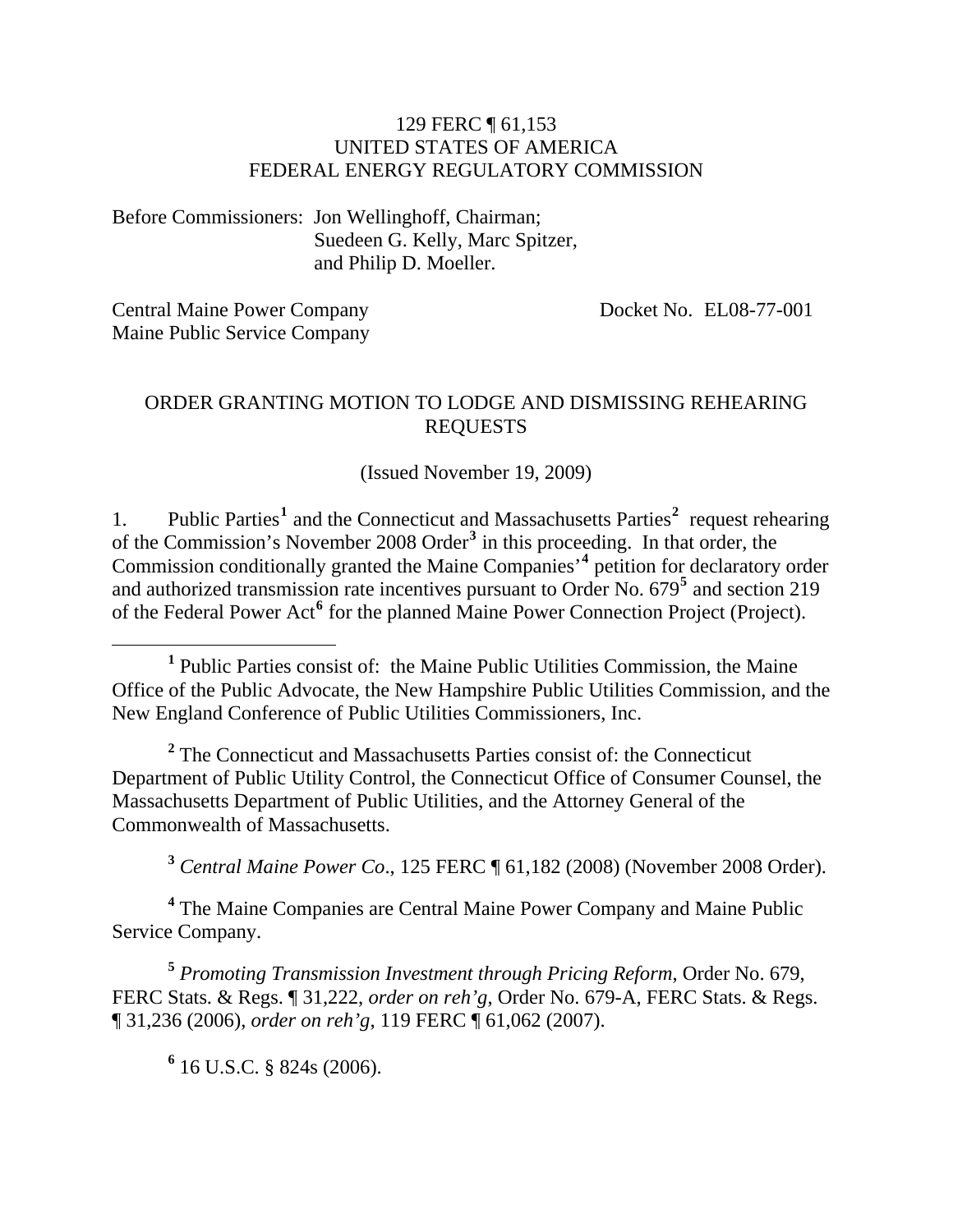The Connecticut and Massachusetts Parties also filed a motion to lodge new evidence in this proceeding. For the reasons discussed below, we grant the motion to lodge and dismiss the rehearing requests.

### **I. Background**

2. In March 2007, the Maine Companies and ISO New England Inc. (ISO New England) conducted a study to determine the feasibility of connecting Maine Public Service Company's northern Maine transmission system to ISO New England<sup>[7](#page-1-0)</sup> and delivering to ISO New England approximately 800 MW of wind power from the proposed Aroostook Wind Energy Project in northern Maine. Based on the preliminary findings of the feasibility study and some additional analysis, the Maine Companies proposed the Project—a 200 mile, 345 kV transmission line from Limestone, Maine to a Central Maine Power Company interconnection near Detroit, Maine. The Maine Companies also planned to build five new substations and upgrade two existing substations.

3. In July 2008, the Maine Companies submitted a petition for declaratory order requesting a 150-basis point return on equity (ROE) adder for the Project and guaranteed recovery of prudently incurred costs if the Project is abandoned in whole or in part as a result of factors beyond their control (abandonment). The Maine Companies stated that the Project would provide benefits to northern Maine and the New England region. The Maine Companies claimed, for example, that the Project would eliminate supply market problems in northern Maine, reduce the level and volatility of electricity prices in New England, lower energy costs to Maine customers by \$189 million, generate renewable compliance savings of \$47 million, generate production cost savings of \$100 million per year, create jobs and tax revenue in northern Maine, enhance reliability in New England, reduce New England's dependence on natural gas, reduce greenhouse gases, help Maine meet the requirements of its renewable portfolio standard, and create the possibility of a new transmission line that could access up to 10,000 MW of hydroelectric and wind power under development in eastern Canada. The Maine Companies estimated that the Project would cost \$625 million and that its first phase would be in-service by November 2010 and its second and final phase by 2012.

4. The Maine Companies also claimed that the Project would face many risks and challenges, including those associated with acquiring the necessary property rights and regulatory approvals. The Maine Companies cited ISO New England's regional planning process as a unique risk, explaining that the Project is the first project to seek inclusion in

<span id="page-1-0"></span>**<sup>7</sup>**  $7$  Currently, Maine Public Service Company's northern Maine transmission system is connected to ISO New England only indirectly, through the New Brunswick, Canada transmission system.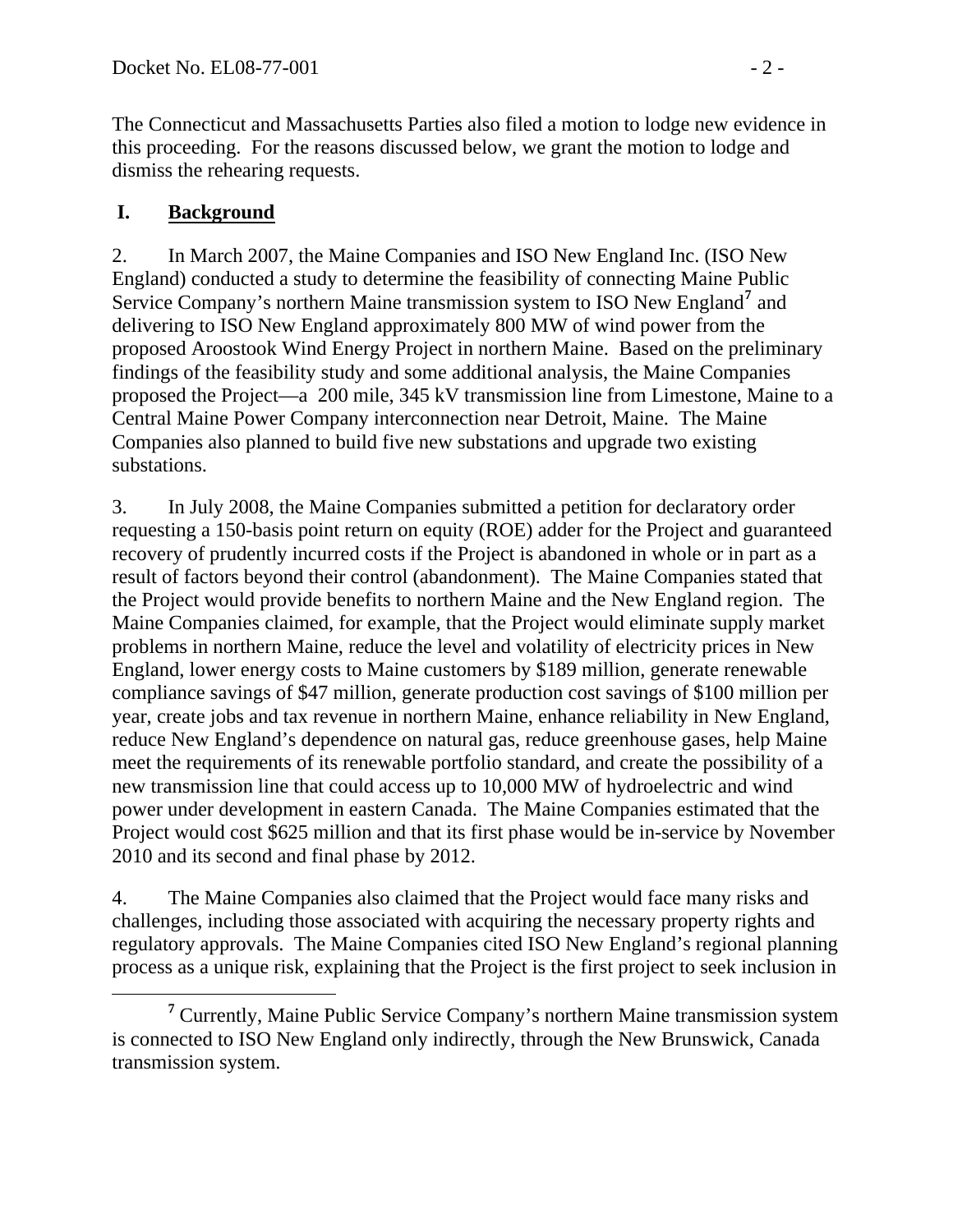the Regional System Plan as a Market Efficiency Transmission Upgrade, and that many stakeholders opposed granting the designation.

5. Several protesters argued that the Project did not qualify for incentives under section 219 of the Federal Power Act because it would not ensure reliability or reduce the cost of delivered power by reducing transmission congestion. The protesters also argued, *inter alia*, that the petition was premature given the Project's early stage and pending Certificate of Public Convenience and Necessity (CPCN) proceeding before the Maine Public Utilities Commission, and that the Maine Companies failed to establish the required nexus between the Project and the requested incentives.

6. In the November 2008 Order, the Commission rejected the protesters' arguments. The Commission found, however, that the Project did not qualify for a rebuttable presumption of eligibility for incentives under section 219 of the Federal Power Act, and that the Maine Companies failed to make an independent showing that the Project would either ensure reliability or reduce the cost of delivered power by reducing transmission congestion. Consequently, the Commission granted the petition and authorized incentives subject to the conditions that: (1) ISO New England include the Project in its Regional System Plan as a Market Efficiency Transmission Upgrade; and (2) the Maine Companies submit a subsequent filing explaining how the Project's designation as a Market Efficiency Transmission Upgrade satisfies section 219's eligibility requirement.

# **II. Rehearing Requests and Motion to Lodge**

# **A. Rehearing Requests**

7. On rehearing, Public Parties argue, *inter alia*, that the Commission: (1) should have held the petition in abeyance pending the outcome of the CPCN proceeding; (2) failed to address arguments that formula rates reduce the Maine Companies' risk; (3) failed to consider the rate impact of a 150 basis point ROE adder; (4) should have updated the final ROE to reflect changes in market conditions; and (5) should have held an evidentiary hearing to determine the cost of capital. In their rehearing request, the Connecticut and Massachusetts Parties argue, *inter alia*, that the Commission: (1) failed to make the requisite finding that the Project was eligible for incentives under section 219 of the Federal Power Act; (2) ignored evidence that the Project would not enhance reliability, reduce congestion, or improve competition or market efficiency; (3) ignored evidence that the Project is a routine generator interconnection transmission upgrade; (4) erred by finding a nexus between the requested incentives and the investment being made; (5) failed to adequately consider whether the total package of incentives was tailored to the Project's risks and challenges; (6) failed to protect the public interest; (7) infringed on states' authority to make resource adequacy determinations; and (8) failed to consider whether the Maine Companies' technology statement satisfied the requirements of Order No. 679.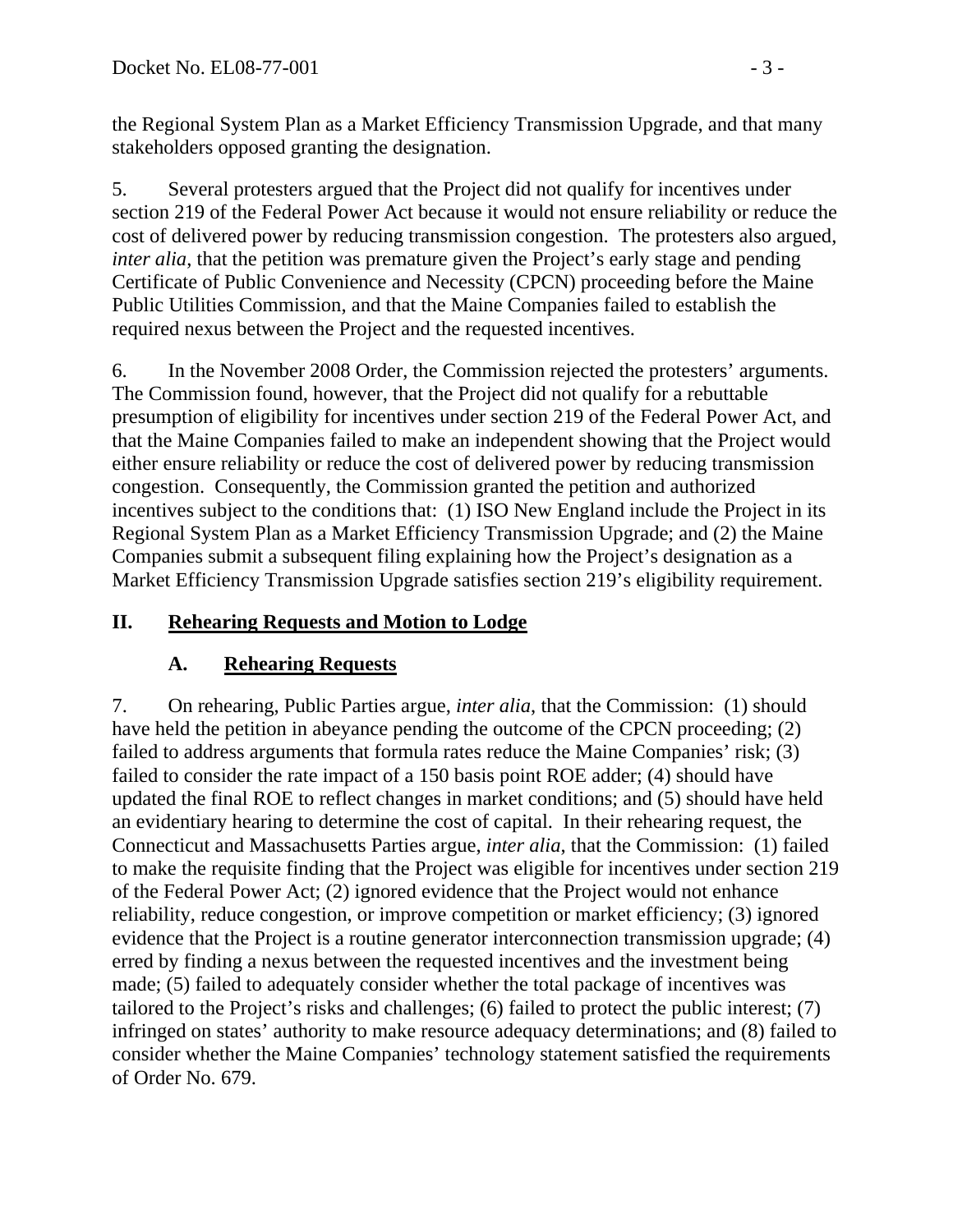### **B. Motion to Lodge and Answers**

8. Following submission of the rehearing requests, the Connecticut and Massachusetts Parties submitted a motion to lodge evidence that, on December 31, 2008, Aroostook Wind Energy notified the Maine Public Utilities Commission that it decided to discontinue the Aroostook Wind Energy Project. The Connecticut and Massachusetts Parties assert that the primary purpose of the Maine Power Connection Project was to connect the Aroostook Wind Energy Project to the grid in southern Maine, and that without the Aroostook Wind Energy Project the Maine Power Connection Project is "effectively dead."

9. The Connecticut and Massachusetts Parties argue that there is good cause to grant their motion because it presents evidence of a material change in the facts that was unavailable at the time they submitted their rehearing request and that bears directly on the Commission's rationale for authorizing transmission rate incentives. The Connecticut and Massachusetts Parties assert that it would be unjust and unreasonable for the Maine Companies to continue to incur costs and collect rates for a project that is no longer viable, and suggest that customers who have paid incentive rates for the Maine Power Connection Project may be entitled to refunds at least back to December 31, 2008, the date that Aroostook Wind Energy notified the Maine Public Utilities Commission of its decision to discontinue the Aroostook Wind Energy Project. Finally, the Connecticut and Massachusetts Parties argue that the Commission should not allow the Maine Companies to collect any additional abandonment costs.

10. Houlton Water Company (Houlton) and the Maine Companies filed answers to the motion. The Maine Companies filed an answer to Houlton's answer. The Maine Companies submitted a subsequent letter seeking to clarify that the Maine Power Connection Project is not cancelled.**[8](#page-3-0)**

11. Houlton supports the motion to lodge and adds that, on February 5, 2009, the Maine Public Utilities Commission dismissed the Maine Companies' CPCN proceeding. Houlton reminds the Commission that it authorized incentives for the Maine Power Connection Project subject to the conditions that: (1) ISO New England include the Project in its Regional System Plan as a Market Efficiency Transmission Upgrade; and (2) the Maine Companies submit a subsequent filing explaining how the Project's designation as a Market Efficiency Transmission Upgrade satisfies the incentive eligibility requirements of section 219 of the Federal Power Act. Houlton argues that with both the cancellation of the Aroostook Wind Energy Project and the dismissal of the CPCN proceeding, the Maine Power Connection Project no longer exists, and,

<span id="page-3-0"></span>**<sup>8</sup>** <sup>8</sup> Although not responsive to any pleading in the record, and therefore not strictly an answer, we will treat the letter as an answer to an answer.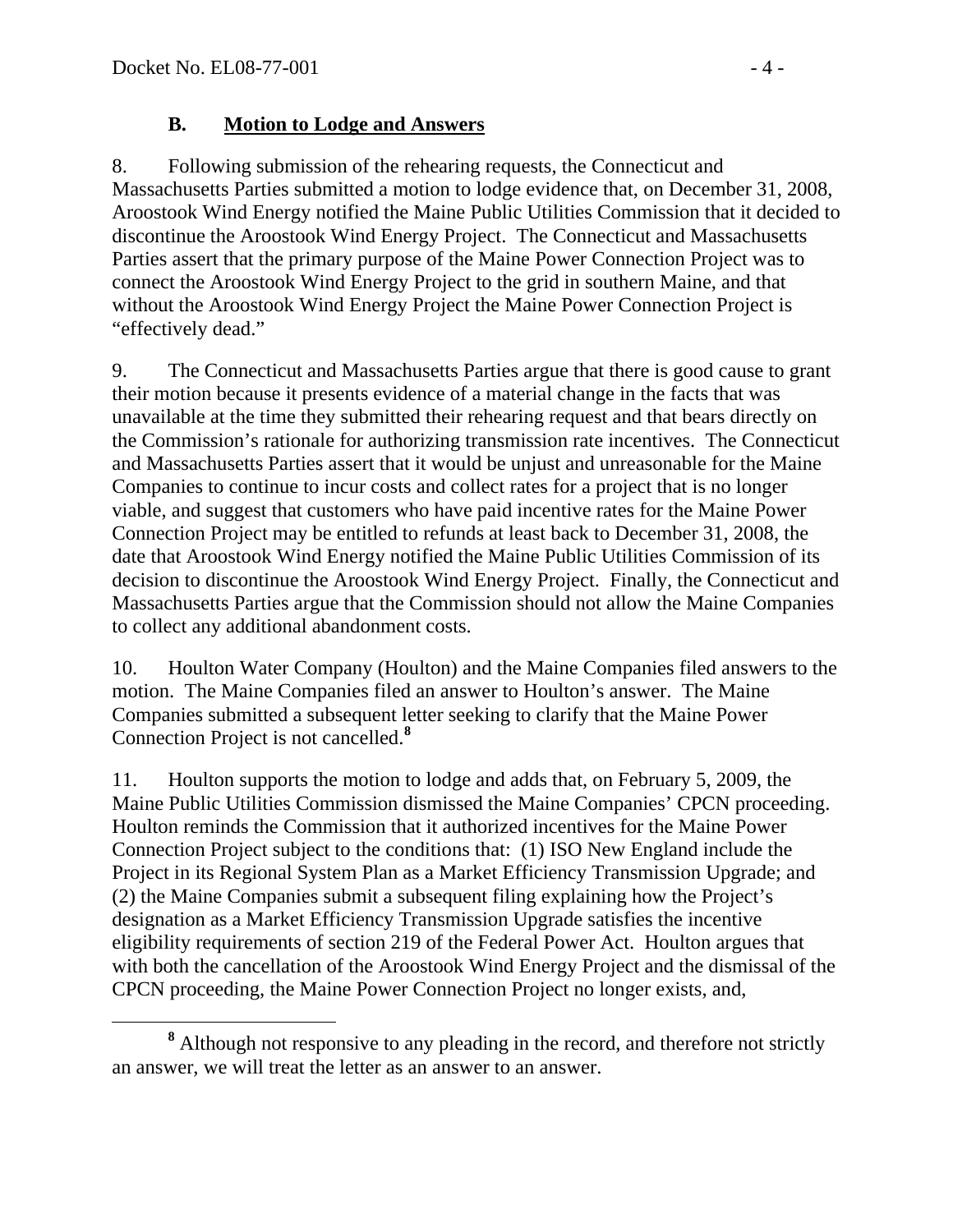consequently, neither condition can ever be satisfied. Houlton maintains, therefore, that the Commission should withdraw the incentives and clarify that transmission customers are not responsible for abandonment costs. Houlton also contends that the Maine Power Connection Project was a generator lead line, and that under the Commission's generator interconnection rules, Aroostook Wind Energy should bear the costs of any system impact studies.

12. In their answer to the motion, the Maine Companies state that they are going forward with the Maine Power Connection Project despite the cancellation of the Aroostook Wind Energy Project and the dismissal of the CPCN proceeding. The Maine Companies explain that they continue to pursue regional and local approval for the Project and plan to reapply for a CPCN at some future date. The Maine Companies also state that they are considering various ways to reformulate the Project, including but not limited to: (1) modifying the Project's physical parameters (e.g. extending the Project to Canada); and (2) evaluating alternatives to seeking designation as a Market Efficiency Transmission Upgrade (e.g. considering a participant-funded approach rather than seeking region-wide cost allocation). Additionally, the Maine Companies dispute the claim that the Project is merely a generator interconnection upgrade.

# **C. Commission Determination**

13. Rule 213(a)(2) of the Commission's Rules of Practice and Procedure<sup>[9](#page-4-0)</sup> prohibits an answer to an answer unless otherwise ordered by the decisional authority. We are not persuaded to accept the Maine Companies' answers to the answer and will, therefore, reject them.**[10](#page-4-1)**

14. We grant the motion to lodge. The Connecticut and Massachusetts Parties have demonstrated good cause for granting the motion. Specifically, the Connecticut and Massachusetts Parties have presented the Commission with information about a material change in the facts that the Commission relied on in reaching its decision to conditionally authorize incentives and that was not available at the time they filed their rehearing request—namely, the cancellation of the Aroostook Wind Energy Project.

15. In light of the cancellation of the Aroostook Wind Energy Project, and also in light of the Maine Public Utilities Commission's subsequent dismissal of the CPCN proceeding, we find that the Maine Power Connection Project, as described in the petition for declaratory order, has ceased to exist. We recognize that the Maine Companies have

<span id="page-4-1"></span>**<sup>10</sup>** Specifically, we reject the Maine Companies' answer to Houlton's answer and their subsequent letter answer. We accept, however, their answer to the motion.

<span id="page-4-0"></span>**<sup>9</sup>**  $9$  18 C.F.R. § 385.213(a)(2) (2009).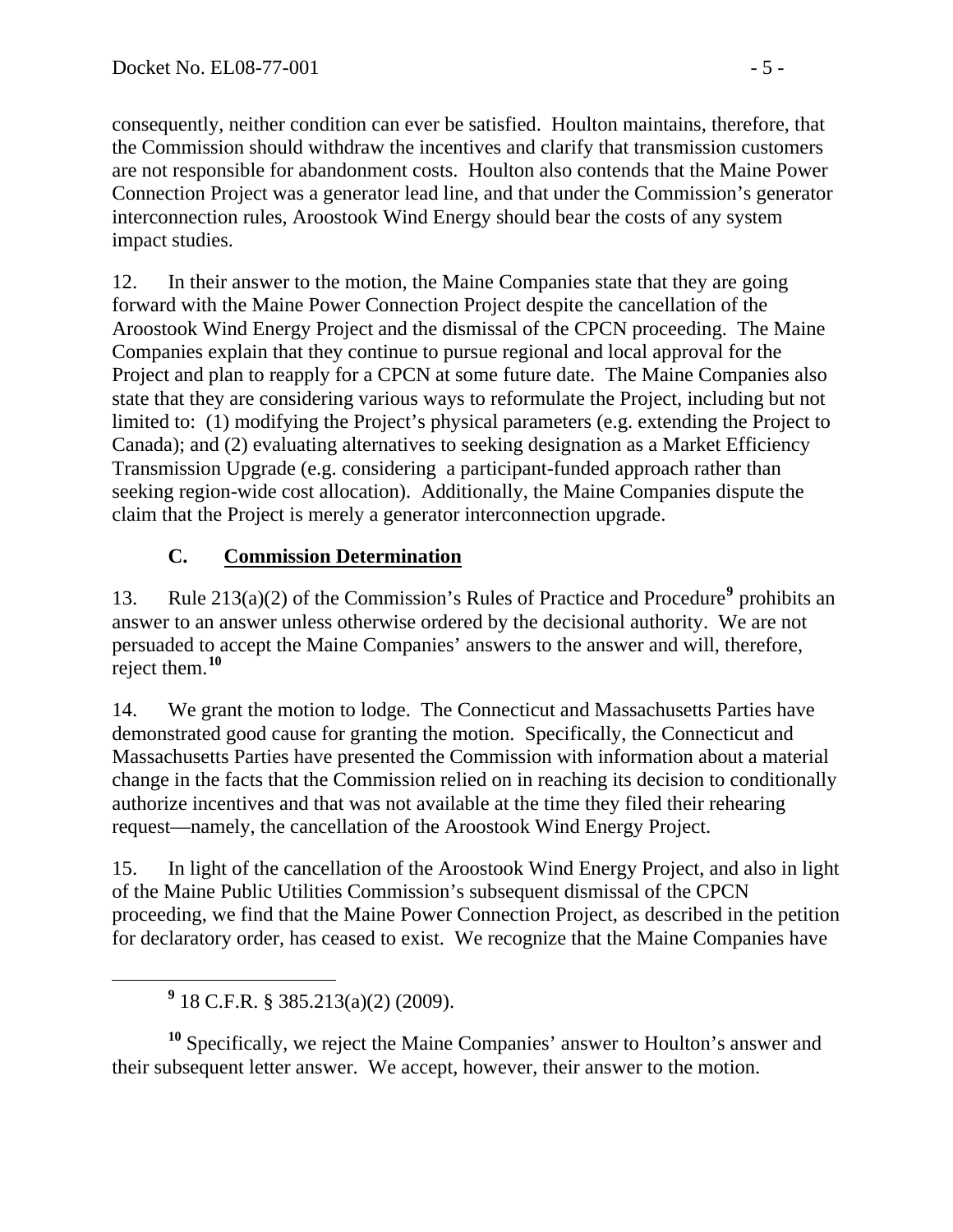expressed an intent to go forward with some modified version of the Maine Power Connection Project; however, without the Aroostook Wind Energy Project, any redesigned Maine Power Connection Project will differ significantly from the Project described in the petition for declaratory order and for which the Commission authorized incentives in the November 2008 Order. The Maine Companies themselves implicitly acknowledge this reality, as they admit that they are considering significant changes to the Project's physical parameters and method of funding.

16. In addition to satisfying the eligibility requirement of section 219 of the Federal Power Act, an applicant for incentives under Order No. 679 must demonstrate that there is a nexus between the incentive sought and the investment being made. The nexus test is fact-specific and requires the Commission to review each application for incentives on a case-by-case basis.**[11](#page-5-0)** Any redesigned Maine Power Connection Project will involve facts different from those described in the petition for declaratory order. Consequently, if the Maine Companies do, in fact, redesign the Maine Power Connection Project and want a transmission rate incentive pursuant to Order No. 679 for their redesigned project, they must submit a new filing that demonstrates a nexus between their redesigned project and the requested incentives and satisfies the other requirements of Order No. 679.

17. In light of our finding that the Maine Power Connection Project, as described in the petition for declaratory order, has ceased to exist, we find that Public Parties' and the Connecticut and Massachusetts Parties' requests for rehearing of the November 2008 Order have been overtaken by subsequent events. Therefore, we dismiss the requests for rehearing.

18. Finally, in its answer to the motion to lodge, Houlton argues that the Commission should clarify that the Maine Companies are not entitled to an abandonment incentive because the Project did not satisfy the conditions for incentives that the Commission established in the November 2008 Order, and because the Project is a generator lead line subject to the Commission's generator interconnection rules. Similarly, the Connecticut and Massachusetts Parties suggest in their motion that the Commission should not allow abandonment-related costs associated with the Project beyond a certain date.

<span id="page-5-0"></span>**<sup>11</sup>** Order No. 679-A, FERC Stats. & Regs. ¶ 31,236 at P 24; *Baltimore Gas & Electric Co*., 120 FERC ¶ 61,084, at P 47, *order granting incentive proposal*, 121 FERC ¶ 61,167 (2007), *order denying reh'g*, 122 FERC ¶ 61,034, *order denying rehearing*, 123 FERC ¶ 61,262 (2008).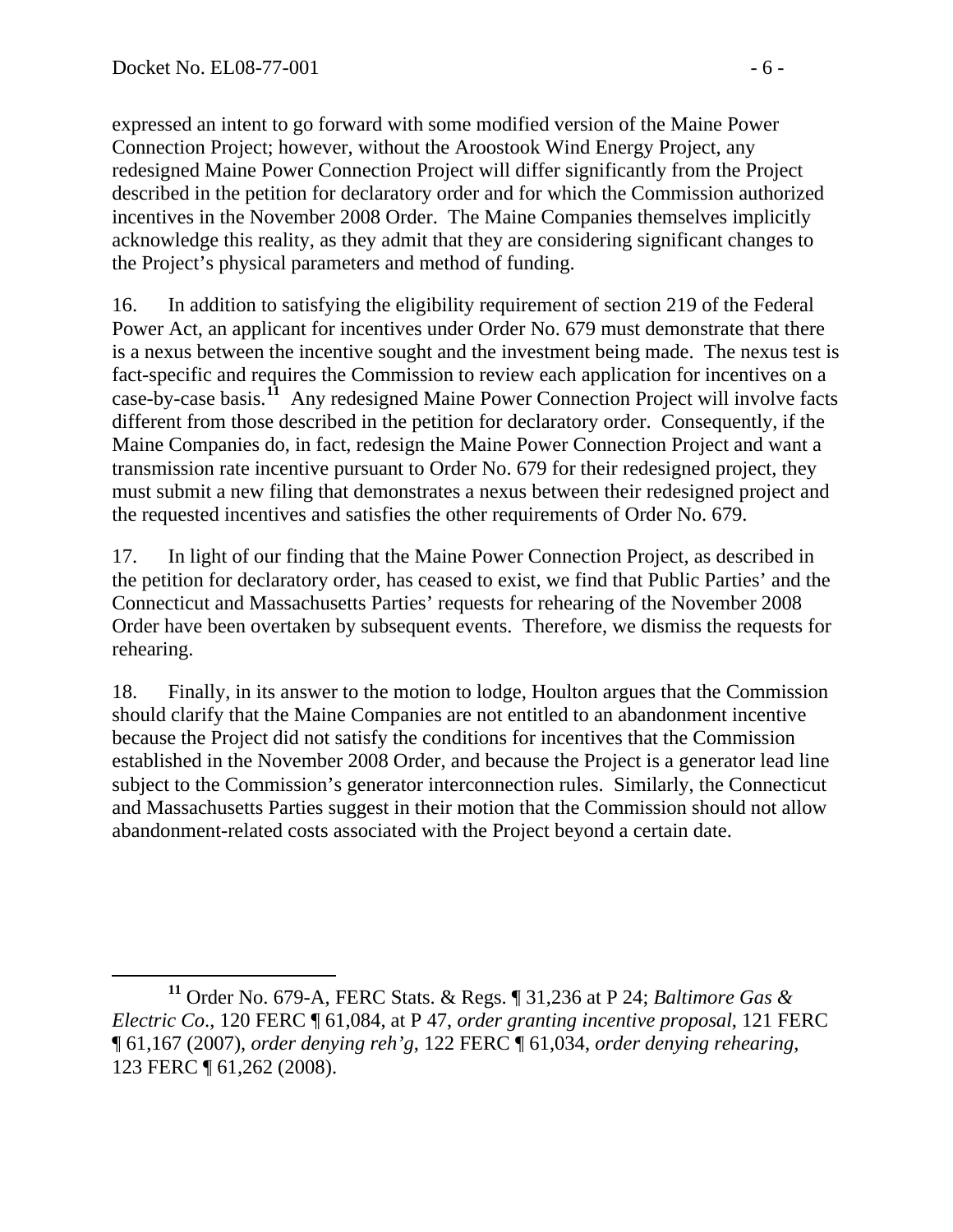19. In Order No. 679-A, the Commission clarified that rate mechanisms to recover abandoned plant costs "have been found previously to be just and reasonable under the Commission's authority pursuant to section 205<sup>", [12](#page-6-0)</sup> and "may be needed (and requested) in advance of a project being approved through a regional planning process or receiving any necessary siting approvals."**[13](#page-6-1)** The Commission further stated that "where an applicant has satisfied our nexus requirement and has been granted authority to recover … abandoned plant, and subsequently the applicant's project is, for example, unable to obtain state or federal siting authority (and thus no showing is made with respect to ensuring reliability or reducing the cost of delivered power by reducing congestion because the applicant was relying on those processes), we would not require refunds for the costs already prudently incurred by the applicant."**[14](#page-6-2)** The Commission explained that "[t]o require refunds in such circumstances would be contrary to our long-standing policy, which permits recovery of all prudently incurred costs."**[15](#page-6-3)**

20. In the November 2008 Order , the Commission authorized the abandonment incentive subject to the conditions that: (1) ISO New England include the Project in its Regional System Plan as a Market Efficiency Transmission Upgrade; and (2) the Maine Companies submit a subsequent filing explaining how the Project's designation as a Market Efficiency Transmission Upgrade satisfies section 219's eligibility requirement. The Maine Companies have not satisfied those conditions and, for that reason, may not recover costs pursuant to the conditionally granted abandonment incentive. Nonetheless, as discussed in the above-quoted statements from Order No. 679-A and the pre-Section 219 Commission precedent cited therein, the Maine Companies may submit a section 205 filing seeking to recover prudently incurred, abandonment-related costs associated with the Project. The Maine Companies have not submitted such a filing. Therefore, we find Houlton's and the Connecticut and Massachusetts Parties' arguments with respect to abandonment-related costs to be premature.

<span id="page-6-2"></span>**<sup>14</sup>** *Id*. P 116.

<span id="page-6-3"></span> $15$  *Id.* 

<span id="page-6-0"></span>**<sup>12</sup>** Order No. 679-A, FERC Stats. & Regs. ¶ 31,236 at P 115 (citing *Southern California Edison Co*., 112 FERC ¶ 61,014, at P 58-61, *reh'g denied*, 113 FERC ¶ 61,143, at P 9-15 (2005); *New England Power Co*., Opinion No. 295, 42 FERC ¶ 61,016, at 61,068, 61,081-83, *order on reh'g*, 43 FERC ¶ 61,285 (1988); *Public Service Co. of New Mexico*, 75 FERC ¶ 61,266, at 61,859 (1996), *order approving settlement*, 87 FERC ¶ 61,040 (1999)).

<span id="page-6-1"></span>**<sup>13</sup>** Order No. 679-A, FERC Stats. & Regs. ¶ 31,236 at P 115.